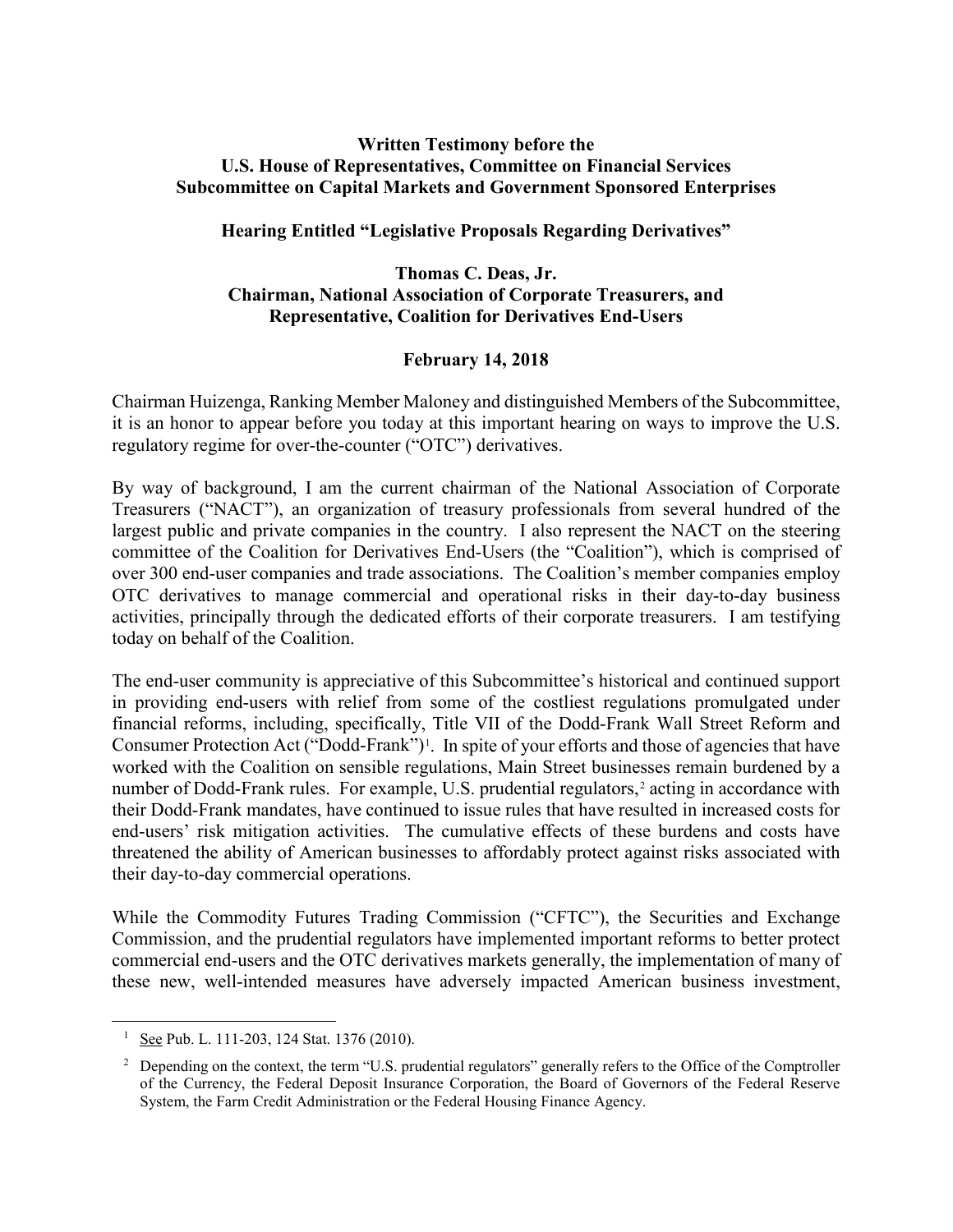acquisitions, research and development and job creation. Hence, the Coalition is very pleased that this Subcommittee today is examining legislation to provide relief to end-users. And I would like to express the Coalition's support for a number of these bills.

As I will explain later in my testimony, the Coalition expressly supports the following four legislative proposals: (i) the proposal creating an end-user exemption from the credit valuation adjustment ("CVA"); (ii) the proposal ensuring end-user fairness in the Dodd-Frank "financial entity" definition; (iii) the proposal exempting internal risk management practices between affiliates from myriad Dodd-Frank swap requirements; and (iv) the proposal fixing the statutory centralized treasury unit ("CTU") relief.

First, however, allow me to provide context on how end-users use OTC derivatives and what role end-users play in OTC derivatives markets, and how targeted regulatory relief can help end-users continue to drive the economy and create good jobs here in the United States.

### **I. END-USERS AND TODAY'S OTC DERIVATIVES MARKETS**

End-users are fundamentally different from most other participants in the OTC derivatives markets in that they only employ derivatives to reduce risks arising from their business operations. I think a simple example will help explain this point. Consider a U.S.-based agricultural chemicals manufacturer that sells products in Brazil. One of the company's customers in Brazil needs to purchase crop-protection chemicals at planting time, but can only pay six months in the future, at harvest time. During this six-month period, the Brazilian farmer faces both commodity price risk and currency risk. The U.S. chemicals manufacturer arranges a trade with the Brazilian farmer, whereby the farmer agrees to pay in bushels of soybeans at harvest time, six months forward, and the U.S. manufacturer agrees to provide the chemicals that the farmer needs to apply at planting time. Through that trade, the farmer has transferred the commodity price risk to the U.S. chemicals manufacturer, which can enter into a customized OTC commodity derivative, which locks in the U.S. dollar price six months in the future, thereby hedging its risk in the derivatives market.

By reducing the overall volatility of its business results, the OTC derivative executed by the U.S. chemicals manufacturer contributes to the stability and predictability of its business. Additionally, it supports U.S. exports, manufacturing, research and development, and ultimately employment of U.S. workers. However, that U.S. chemicals manufacturer cannot sustain this beneficial transaction without being able to offset the manufacturer's risks by trading with a bank counterparty, which provides liquidity. And the U.S. chemicals manufacturer also cannot provide that service in Brazil if the transaction pricing for its offsetting trade with the bank is too high.

OTC derivatives activity reduces business risk for thousands of end-user companies like the one in my Brazil example. From an end-user company's point of view, the OTC derivatives market should allow the efficient transmittal of risk from where it is incurred to where it can be matched and offset. Undue regulatory costs along the way, including those placed on its financial intermediaries, are ultimately borne by the end-user. This hedging activity does not create meaningful system risk and did not roil markets during the 2008 financial crisis. For perspective, end-users comprise less than 10 percent of the notional amount of the OTC derivatives market.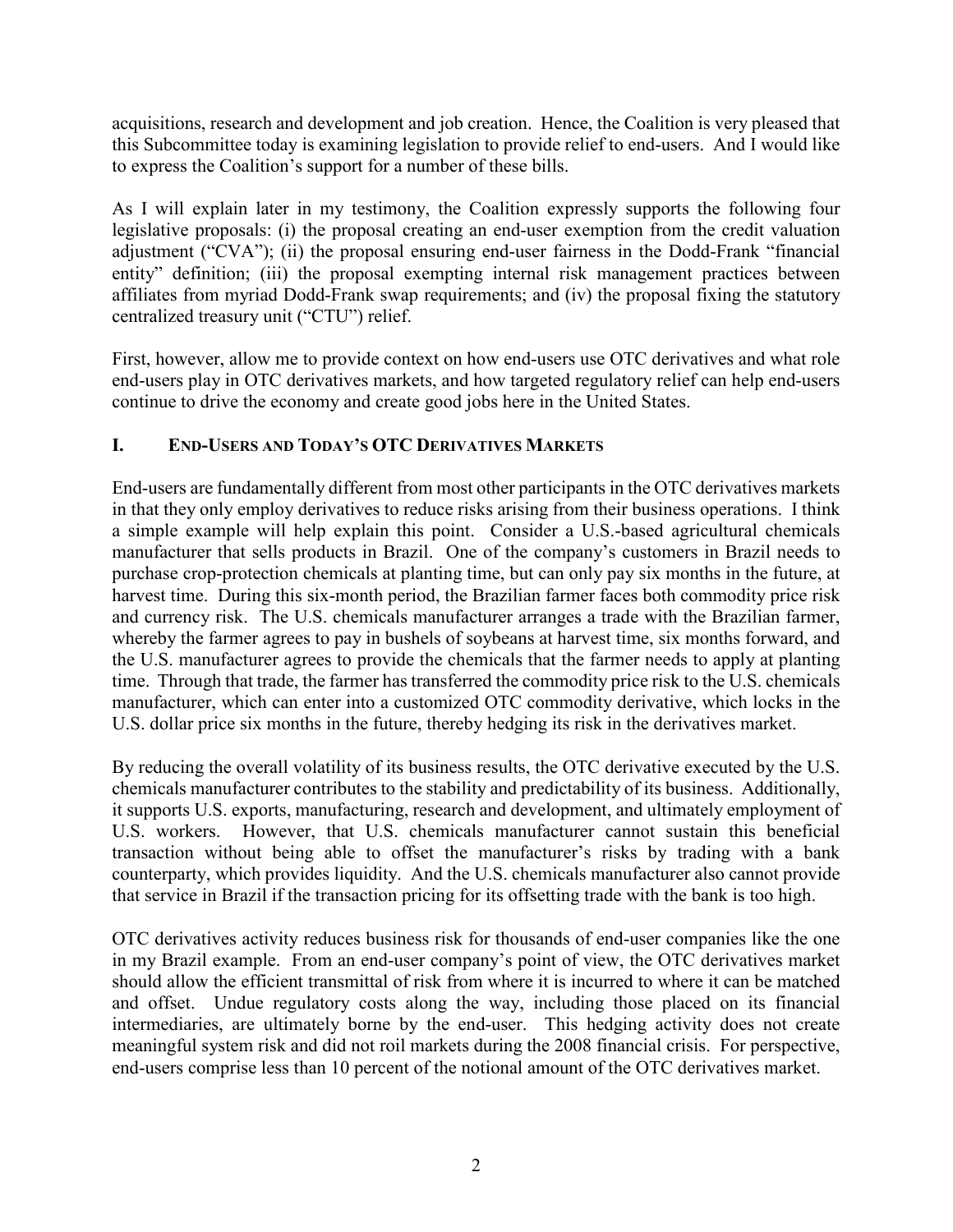Now that I have provided some context regarding why end users employ OTC derivatives, I would like to turn to addressing how we believe certain OTC derivatives legislative proposals under consideration by the Subcommittee would likely address two underlying policy concerns affecting end-users. First, the Coalition expressly supports two proposals since they would likely help maintain the competitiveness of U.S. businesses when they do business overseas. Second, the Coalition expressly supports two other proposals since they would likely reduce the costs and burdens of existing Dodd-Frank regulations, which have had unintended, adverse consequences on end-users.

#### **II. MAINTAINING THE COMPETITIVENESS OF U.S. BUSINESSES WHEN THEY DO BUSINESS OVERSEAS**

Recognizing that the OTC derivatives markets are truly global, end-users should have a consistent, predictable and level regulatory playing field in which they do not suffer any relative disadvantages when compared to their foreign competition. Foreign regulators of many of our trading partners have granted exemptions to end-users that are not available under U.S. law, placing American endusers at an economic disadvantage compared to their foreign competitors. Moreover, financial end-users that use derivatives the same way as non-financial end-users(i.e., to manage business risks) should enjoy the same exemptions from clearing and margin requirements. The Coalition believes that the following two legislative proposals under consideration by the Subcommittee would directly address these policy issues:

- Proposal creating an end-user exemption from the CVA charge; and
- Proposal ensuring end-user fairness in the Dodd-Frank "financial entity" definition.

## **Proposal Creating an End-User Exemption from the Credit Valuation Adjustment**

European policymakers have implemented capital charges on OTC derivatives positions significantly more favorable to their end-users than U.S. prudential regulators. The European approach recognizes that end-users' hedging activities are in fact reducing risks, and accordingly, exempts end-user derivatives transactions from the CVA capital charge.<sup>[3](#page-2-0)</sup> In contrast, the CVA capital charge rules promulgated in the United States require U.S. banking institutions to calculate and hold capital to mitigate counterparty credit risk on all uncleared OTC derivatives transactions.[4](#page-2-1) Since commercial end-users that transact OTC derivatives with U.S. banking institutions are not required to clear their transactions, all of those transactions are subject to the CVA charge. U.S. banking institutions pass along the costs associated with the CVA charge to their end-user counterparties in the form of higher transaction pricing. As a result, end-users pay more for their swaps executed with U.S. banking institutions.

<span id="page-2-0"></span><sup>&</sup>lt;sup>3</sup> EU Capital Requirements Regulation, Article 382(4).

<span id="page-2-1"></span><sup>4</sup> The CVA capital charge requires a banking organization to retain additional capital to protect against potential mark-to-market losses in situations where their OTC derivatives counterparties' creditworthiness deteriorates. U.S. prudential regulators were given the statutory authority to promulgate CVA capital charge rules under the Basel III regulatory framework. Although the CVA is not discussed in Dodd-Frank, the underlying statutory authority of 12 U.S.C  $\&$  5371(b)(2) and 5365(b)(1) provides prudential regulators with the authority to promulgate risk-based standards, like the CVA under 12 C.F.R. §§ 217.132(e) and 324.132(e) (2016).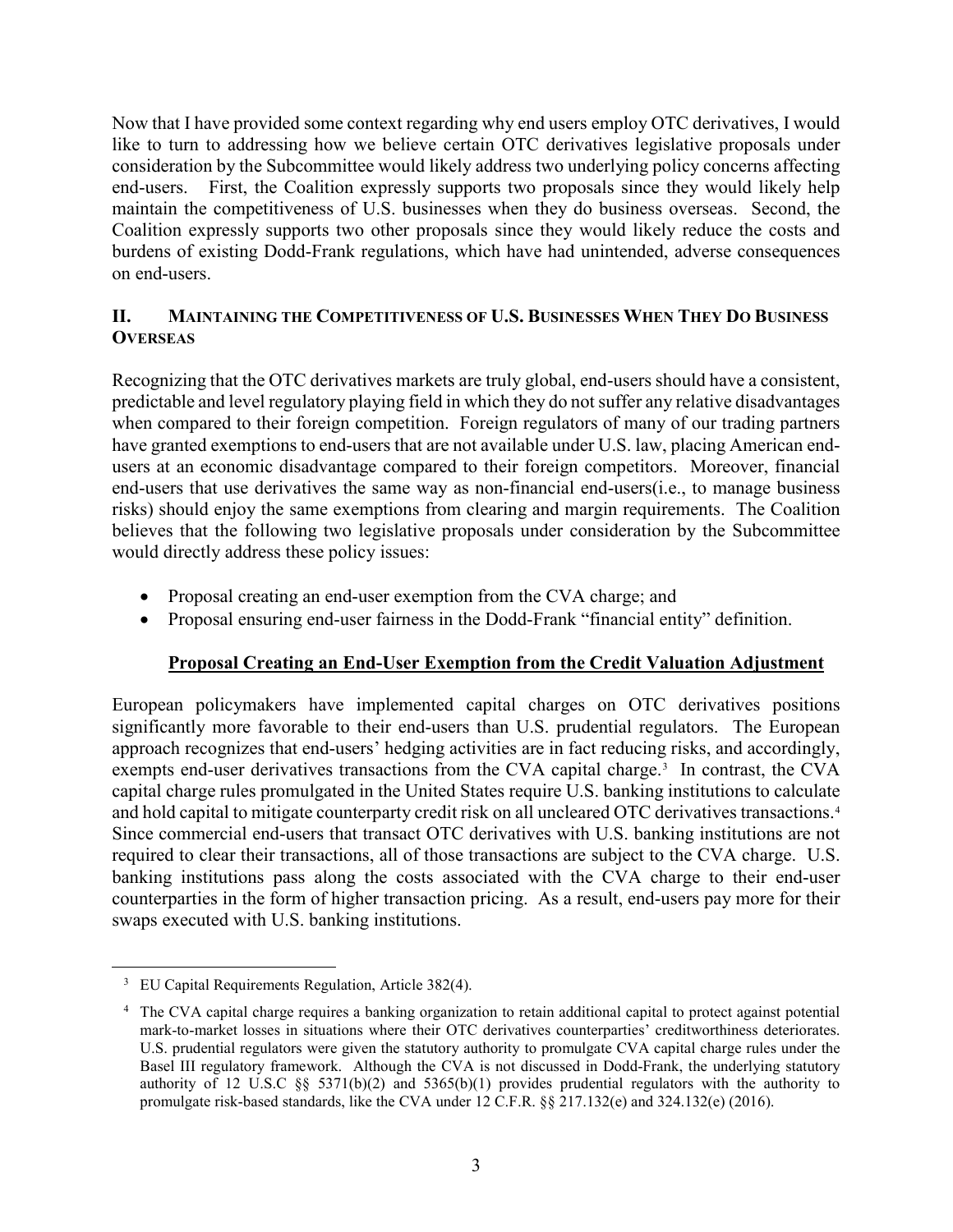The lack of a CVA exemption in the United States significantly reduces the benefits of the statutory exemptions from clearing and margin requirements, which were granted by Congress under Dodd-Frank. An exemption would put U.S. businesses on equal footing with their non-U.S. counterparts. For those reasons, the Coalition supports a legislative proposal that explicitly requires U.S. prudential regulators to establish an exemption from the CVA capital charge for U.S. banking institutions' OTC derivative hedging transactions with commercial end-users.

#### **Proposal Ensuring End-User Fairness in the Dodd-Frank "Financial Entity" Definition**

The Coalition believes that all end-users employing derivatives to manage business risk should be treated equally. Under Dodd-Frank, Congress established status-based exceptions and exemptions from several requirements, including mandatory clearing, mandatory trading, and the requirements under the CFTC's and U.S. prudential regulators' final uncleared margin rules. That is, eligibility for an exemption or exception from a particular Dodd-Frank requirement turned primarily on an entity's status as a financial entity. Falling under Dodd-Frank's definition of "financial entity" means that an entity is automatically precluded from qualifying for or otherwise electing any of exceptions or exemptions. Essentially, Dodd-Frank treats entity status—financial versus nonfinancial—as a proxy for the potential riskiness an entity poses to the U.S. financial system irrespective of the types of activities in which the entity engages (i.e., speculative versus hedging activities). As a result, less risky end-users are captured within the broad "financial entity" definition (such as special-purpose vehicles and other similar structures) and must clear their OTC derivatives at clearinghouses, trade their OTC derivatives on regulated exchanges and exchange margin on their uncleared OTC derivatives transactions, notwithstanding the fact that those transactions were entered to hedge or mitigate legitimate commercial risks.

Consider a real estate company, which owns and manages factory buildings and supporting infrastructure, and leases them to manufacturers. To the extent the company is organized as a real estate fund, it is characterized under current rules as financial and cannot hedge its business exposures in the derivatives markets without being subject to the full range of regulations applied to financial counterparties. The unifying characteristic for the end-user exemption should be maintaining a book that matches a derivative with an underlying business exposure, not whether the end-user is engaged in certain activities which might be financial in nature.

Foreign policy makers and regulators in Europe, Canada and other jurisdictions have taken a different view.<sup>5</sup> These jurisdictions have determined that eligibility to claim exemptions and exception[s](#page-3-0) from OTC derivatives rules should be based on an entity's activity-levels within their markets. In most cases, these jurisdictions focus on the types and size of an entity's activities in determining the entity's riskiness to their financial markets and, in turn, the entity's eligibility to elect exemptions and exceptions from certain requirements. To that end, these jurisdictions have established *de minimis* tests to determine an entity's eligibility.

<span id="page-3-0"></span><sup>5</sup> See European Market Infrastructure Regulation (EU) No. 648/2012 (Dec. 12, 2012). See also Canadian Securities Administrators, National Instrument 94-1010 (Jan. 19, 2017). See also Monetary Authority of Singapore, Securities and Futures (Clearing of Derivatives Contracts) Regulations 2015, ch. 289.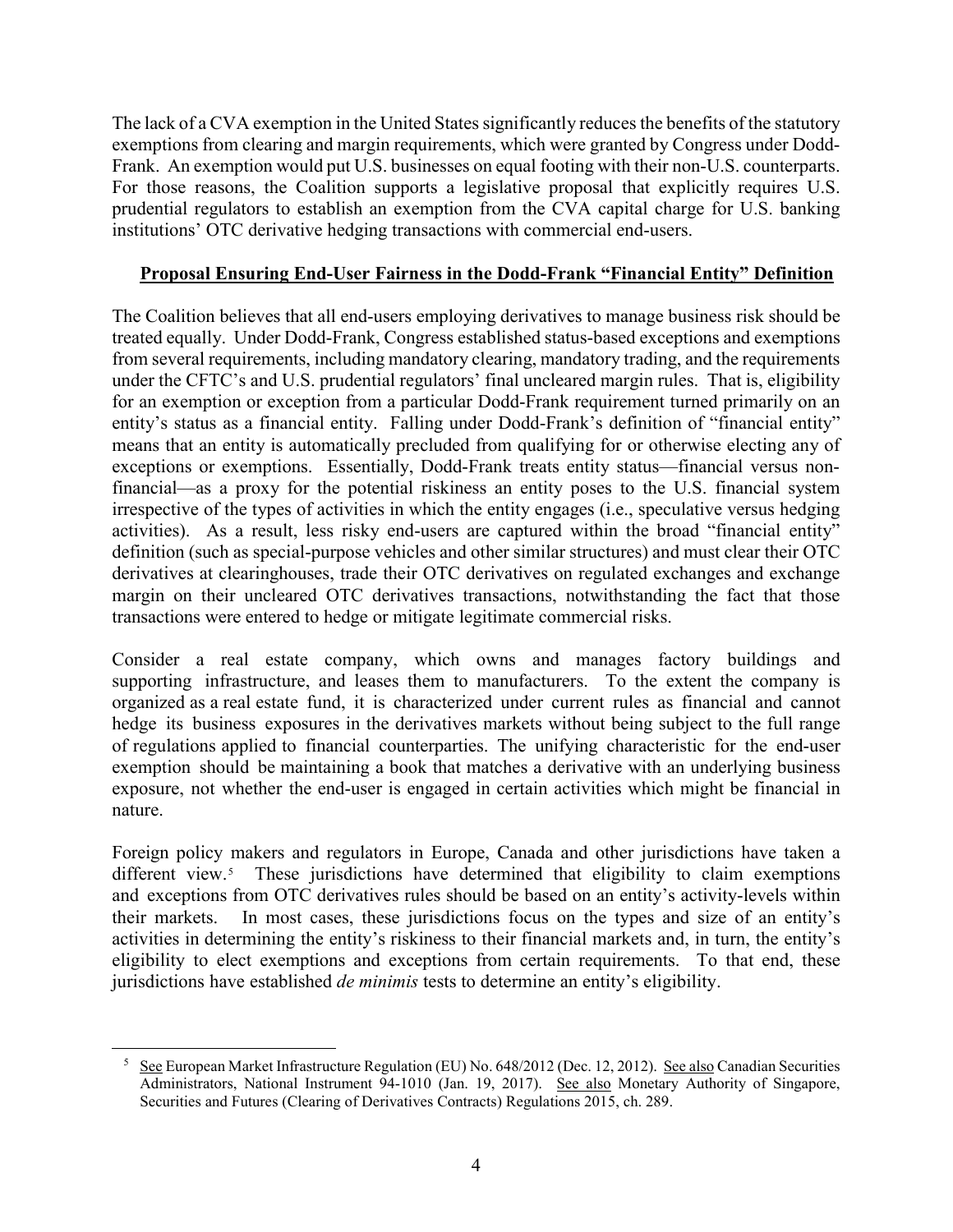In order to level the playing field for American businesses, the Coalition fully supports legislative proposals that would narrow Dodd-Frank's broad definition of "financial entity" by including a *de minimis* threshold. This approach would be consistent with the approaches taken by foreign jurisdictions and would more appropriately measure an entity's riskiness based on actual OTC derivatives activity. This approach was also expressly supported by CFTC Chairman J. Christopher Giancarlo<sup>[6](#page-4-0)</sup> and supported in principle by the U.S. Department of the Treasury in its Capital Markets Report.<sup>[7](#page-4-1)</sup> Last year, Chairman Giancarlo testified before the House Agriculture Committee that the definition "is perhaps [one of a couple of] areas where the rules have been overly broad and overly restrictive."<sup>[8](#page-4-2)</sup> Treasury's Capital Markets Report further expressed support for a legislative amendment to the Commodity Exchange Act ("CEA") clarifying the scope of the "financial entity" definition and allowing non-prudentially regulated entities that are financial in nature to become eligible for an exception to the clearing requirement that is appropriately conditioned on, among other things, the size and nature of swaps activities.<sup>[9](#page-4-3)</sup>

#### **III. REMOVING THE COSTS AND BURDENS OF WELL-INTENDED REGULATORY MEASURES WITH UNINTENDED, ADVERSE CONSEQUENCES**

After more than seven years of Dodd-Frank implementation, the comprehensive harmful impacts that the full suite of Dodd-Frank regulations have had on end-users' opportunities to manage, effectively and cost-efficiently, their exposures to volatile market risks and access the capital markets are well-known to corporate treasurers. The Coalition believes that two of the legislative proposals currently under consideration by the Subcommittee will mitigate harmful impacts. In particular, those two proposals would:

- Exempt internal risk management practices between affiliates from myriad Dodd-Frank swap requirements; and
- Fix the statutory centralized treasury unit relief.

## **Proposal Exempting Internal Risk Management Practices Between Affiliates from Myriad Dodd-Frank Swap Requirements**

Currently, Dodd-Frank provisions added to the CEA and CFTC regulations that were promulgated under those provisions indiscriminately apply many requirements to inter-affiliate derivatives transactions as if those transactions were executed between unaffiliated, third-parties. While the CFTC has issued final rules and staff no-action letters to provide relief from various Dodd-Frank requirements in recognition of the fact that inter-affiliate derivatives transactions are not

<span id="page-4-0"></span><sup>6</sup> See Congressional Testimony Transcript, CFTC Chairman J. Christopher Giancarlo before the Committee on Agriculture, House of Representatives, EXAMINING THE 2017 AGENDA FOR THE CFTC, 115th Congress, First Session, Oct. 11, 2017, Serial No. 115–12, ("Giancarlo's House Agriculture Testimony"), available at https://agriculture.house.gov/uploadedfiles/115-12 - 27184.pdf.

<span id="page-4-1"></span><sup>&</sup>lt;sup>7</sup> See U.S. Dept. of the Treasury Report, A FINANCIAL SYSTEM THAT CREATES ECONOMIC OPPORTUNITIES – CAPITAL MARKETS, pp. 141-142, available at [https://www.treasury.gov/press-center/press-releases/](https://www.treasury.gov/press-center/press-releases/Documents/A-Financial-System-Capital-Markets-FINAL-FINAL.pdf) [Documents/A-Financial-System-Capital-Markets-FINAL-FINAL.pdf](https://www.treasury.gov/press-center/press-releases/Documents/A-Financial-System-Capital-Markets-FINAL-FINAL.pdf) ("Treasury's Capital Markets Report").

<span id="page-4-2"></span><sup>&</sup>lt;sup>8</sup> See Giancarlo's House Agriculture Testimony at p.40.

<span id="page-4-3"></span><sup>9</sup> Id. at 142.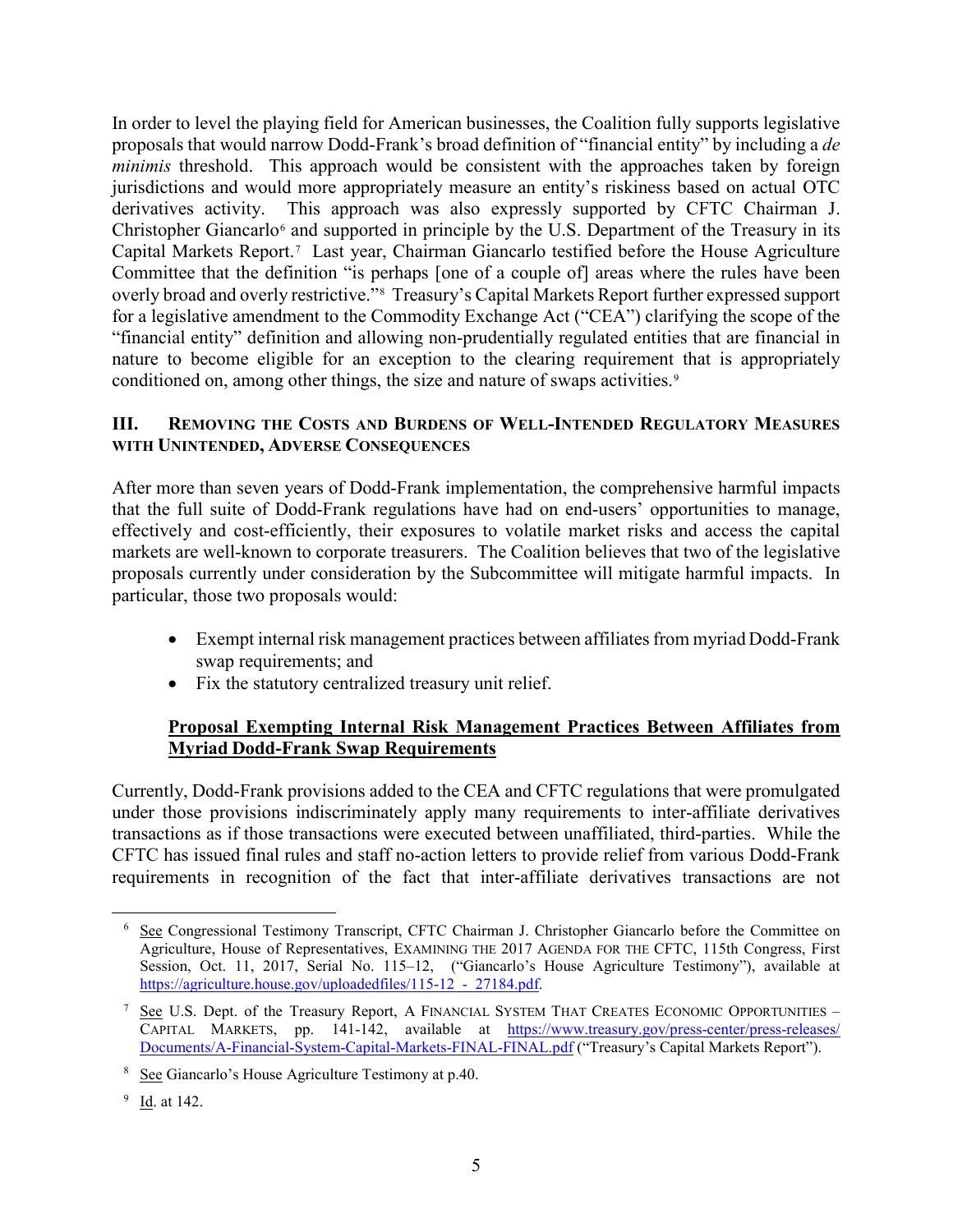speculative and do not raise the systemic risk concerns that Dodd-Frank is intended to address, the CFTC's rules and staff no-action letters have created uncertainty and impose complex conditions on end-users' internal risk management practices.

Rather than having each affiliate separately execute swaps, it is a common for derivatives endusers to engage in the risk-reducing best practice of operating a single market-facing entity within a corporate group in order to centralize hedging expertise. The end-user company employing this practice gains the benefit of reducing the exposure it needs to hedge with a financial counterparty by netting out opposite-way trades within its corporate group. This model allows for risks to be managed across a corporate group, with the appropriate specialized expertise and operations, in the appropriate entity, jurisdiction, or time zone subject to overall direct corporate control and compliance supervision.

The Coalition believes that the legislative proposal under consideration today would more permanently clarify that these internal, risk-reducing transactions are not subject to regulatory burdens that were designed to be applied only to certain market-facing swaps. The proposal would ensure that commercial end-users can net inter-affiliate derivatives and thereby enter into fewer external swap transactions with third-party financial counterparties, allowing them to use these inter-affiliate transactions to manage their commercial risks without unnecessary and costly burdens being imposed on such transactions. Moreover, initial margin requirements for interaffiliate trades of end-users' counterparties, and the related collateral segregation requirements for such entities, impose additional cost burdens that directly increase transaction prices for commercial end-users. Ensuring that inter-affiliate transactions for both end-users and their counterparties are exempt from economically inefficient regulation would help to reduce costs and would not contribute to the systemic risk that Dodd-Frank was intended to address.

#### **Proposal Fixing the Statutory Centralized Treasury Unit Relief**

CTUs are centralized corporate departments of Coalition companies that aggregate and manage the enterprise-wide treasury needs of a derivatives end-user. Rather than each subsidiary engaging in its own derivatives hedging transactions, CTUs serve as a singular unit to oversee the financial needs of the organization, creating costs savings and making for a more efficient and financially sound enterprise. In 2014, CFTC staff first provided relief to CTUs from the CFTC's mandatory clearing requirements through the issuance of a no-action letter.<sup>10</sup> A year later, Congress sought to provide identical relief to CTUs by enacting a statutory exemption for CTUs.[11](#page-5-1) Congress' statutory exemption, however, included slightly different language, which created certain interpretive gaps. These gaps now threaten the cost-saving efficiencies and risk management practices that end-users have established through their corporate structures.

The Coalition supports the legislative proposal under consideration by the Subcommittee that would harmonize the language in Congress' statutory exemption with CFTC staff's relief in order to remove uncertainty for both end-users and market regulators. In our view, this proposal would

<span id="page-5-0"></span><sup>&</sup>lt;sup>10</sup> See CFTC No-Action Letter 14-144 (Nov. 26, 2014), available at http://www.cftc.gov/idc/groups/public/ @lrlettergeneral/documents/letter/14-144.pdf.

<span id="page-5-1"></span> $11$  7 U.S.C. § 2(h)(7)(D).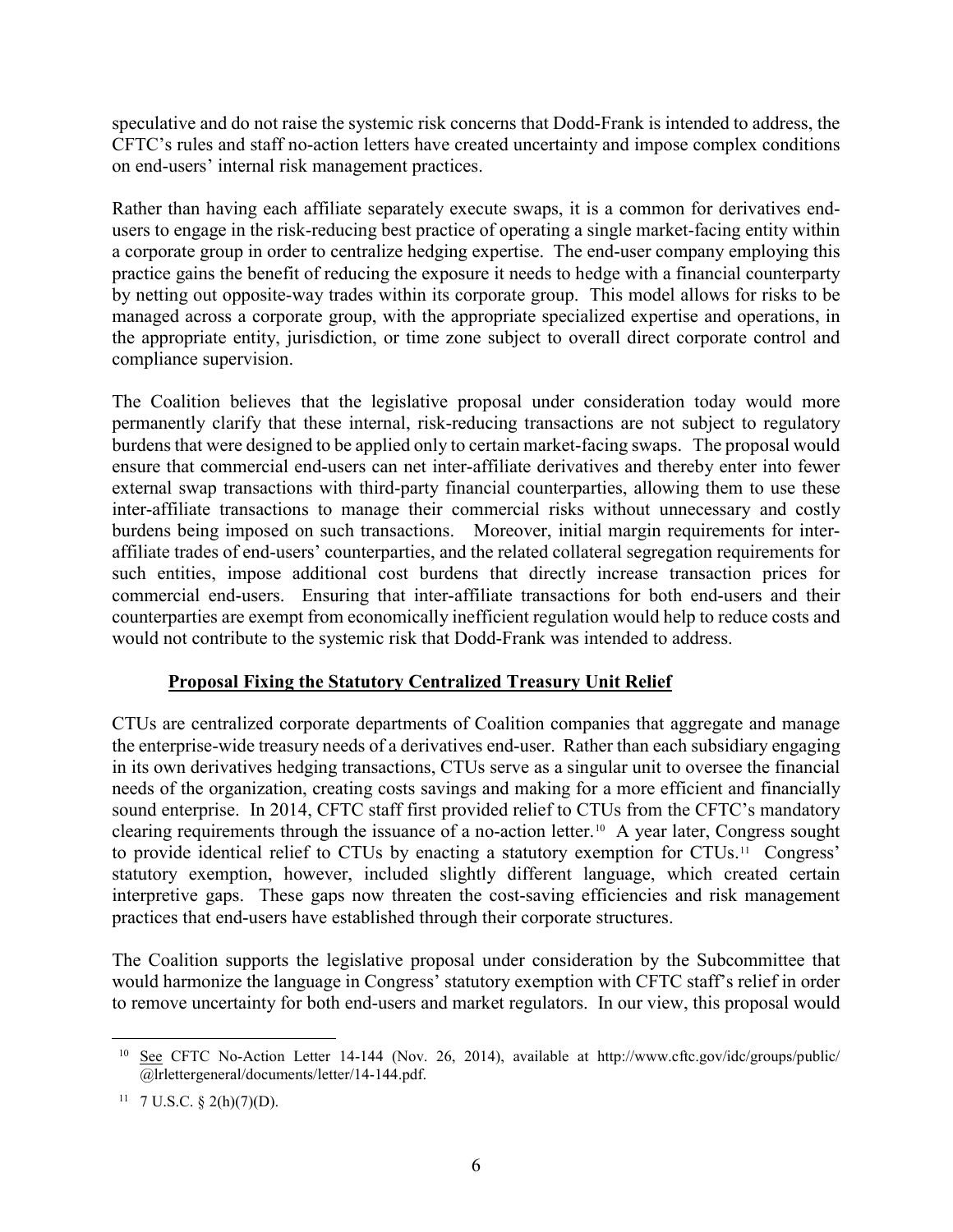address the clear, unintended consequences resulting from Congress' well-intended statutory exemption.

#### **IV. CONCLUSION**

The Coalition appreciates the Subcommittee's interest in considering measures to improve the U.S. OTC derivatives regulatory framework and stands ready to help move these important bills forward. The Coalition believes that legislative efforts to address the specific concerns with Dodd-Frank that I highlighted today will reduce burdens and costs placed on American Main Street businesses and will improve America's global competitiveness.

I will do my best to address any questions that you may have.